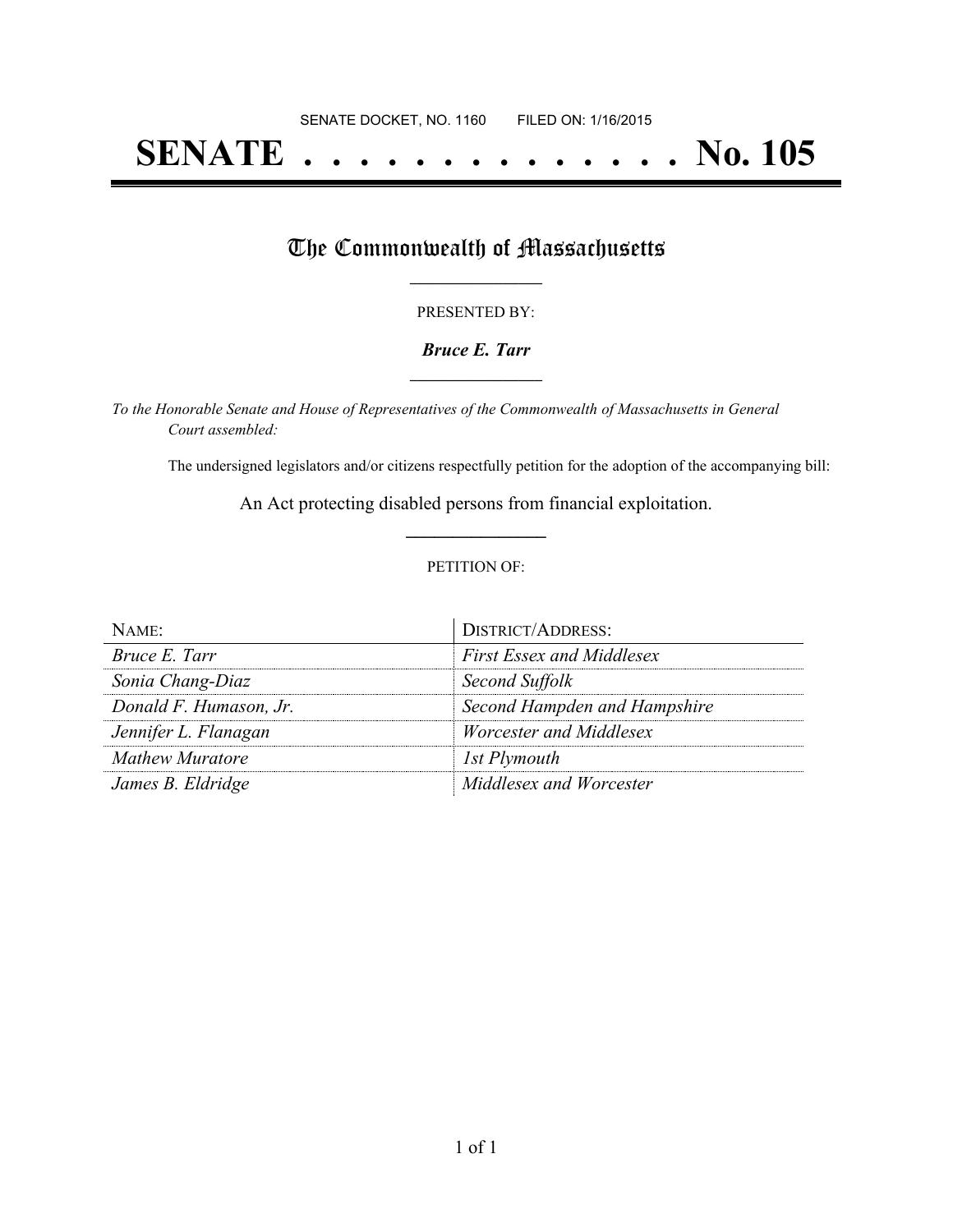## SENATE DOCKET, NO. 1160 FILED ON: 1/16/2015 **SENATE . . . . . . . . . . . . . . No. 105**

By Mr. Tarr, a petition (accompanied by bill, Senate, No. 105) of Bruce E. Tarr, Sonia Chang-Diaz, Donald F. Humason, Jr., Jennifer L. Flanagan and other members of the General Court for legislation to protect disabled persons from financial exploitation. Children, Families and Persons with Disabilities.

### [SIMILAR MATTER FILED IN PREVIOUS SESSION SEE SENATE, NO. *64* OF 2013-2014.]

## The Commonwealth of Massachusetts

**In the One Hundred and Eighty-Ninth General Court (2015-2016) \_\_\_\_\_\_\_\_\_\_\_\_\_\_\_**

**\_\_\_\_\_\_\_\_\_\_\_\_\_\_\_**

An Act protecting disabled persons from financial exploitation.

Be it enacted by the Senate and House of Representatives in General Court assembled, and by the authority *of the same, as follows:*

| $\mathbf{1}$   | SECTION 1. Section 1 of chapter 19C of the General Laws, as appearing in the 2014                  |
|----------------|----------------------------------------------------------------------------------------------------|
| 2              | Official Edition, is hereby amended by inserting after the words "disabled person", in line 4, the |
| 3              | following words:- or financial exploitation of a disabled person.                                  |
| $\overline{4}$ | SECTION 2. Said section 1 of chapter 19C of the General Laws, as so appearing, is                  |
| 5              | hereby further amended by inserting, after the definition of "Disabled Person", the following      |
| 6              | definition:-                                                                                       |
| $\overline{7}$ | "Financial exploitation", an act or omission by a caretaker, which causes a substantial            |
| 8              | monetary or property loss to a disabled person, or causes a substantial monetary or property gain  |
| 9              | to a caretaker, which gain would otherwise benefit the disabled person but for the act or omission |